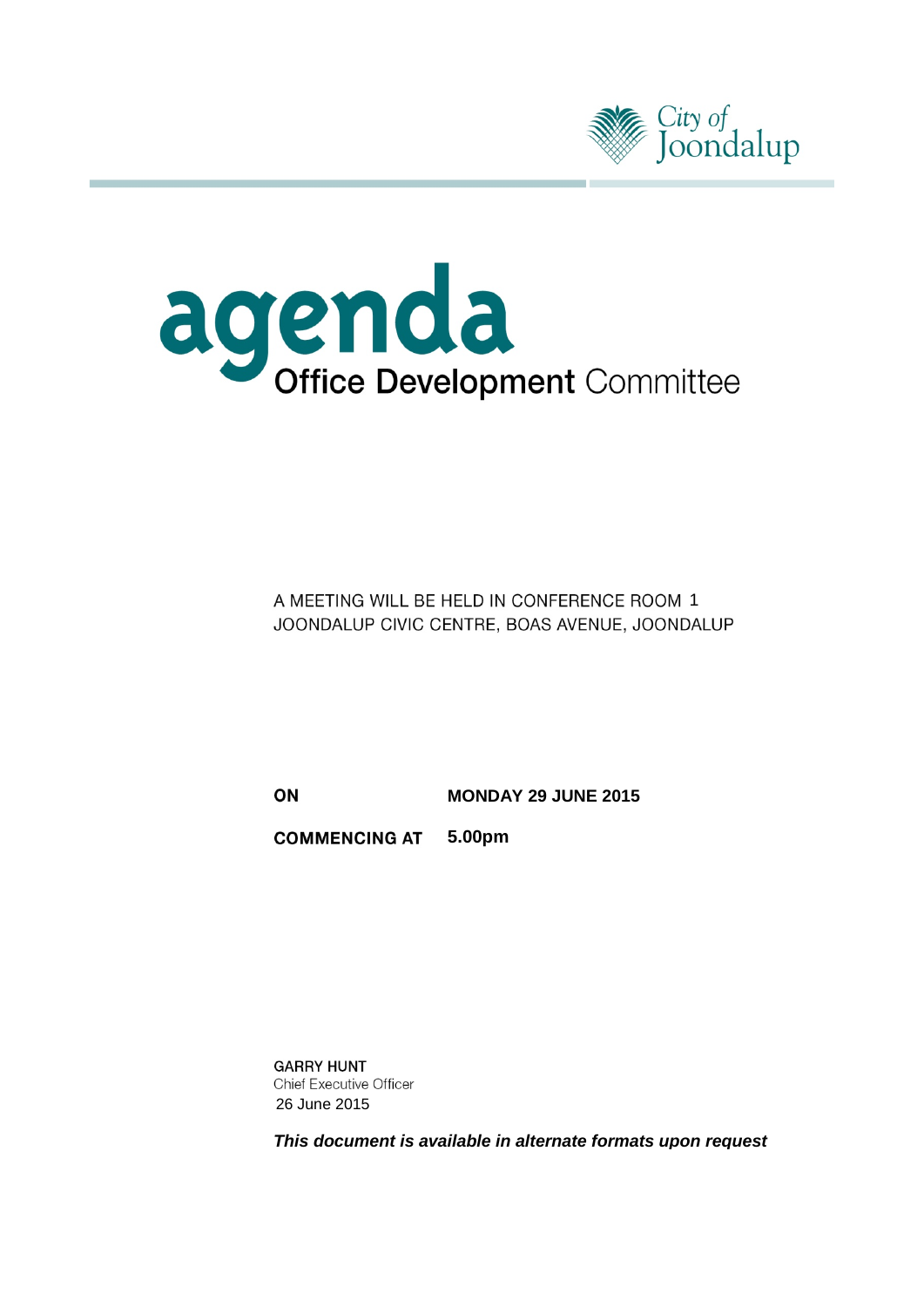### **PROCEDURES FOR PUBLIC QUESTION TIME**

The following procedures for the conduct of Public Question Time were adopted at the Council meeting held on 19 November 2013:

#### **Questions asked verbally**

- 1 Members of the public are invited to ask questions at Committee Meetings.
- 2 Questions asked at an Ordinary Committee meeting must relate to a matter that affects the City of Joondalup. Questions asked at a Special meeting of the Committee must relate to the purpose for which the meeting has been called.
- 3 A register will be provided for those persons wanting to ask questions to enter their name. Persons will be requested to come forward in the order in which they are registered, and to give their name and full address.
- 4 Public question time will be limited to two minutes per member of the public, with a limit of two verbal questions per member of the public.
- 5 Statements are not to precede the asking of a question during public question time. Statements should be made during public statement time.
- 6 Members of the public are encouraged to keep their questions brief to enable everyone who desires to ask a question to have the opportunity to do so.
- 7 Public question time will be allocated a minimum of 15 minutes and may be extended in intervals of up to 10 minutes by resolution of the Committee, but the total time allocated for public questions to be asked and responses to be given is not to exceed 35 minutes in total. Public question time is declared closed following the expiration of the allocated time period, or earlier than such time where there are no further questions.
- 8 Questions are to be directed to the Presiding Member and shall be asked politely, in good faith, and are not to be framed in such a way as to reflect adversely or be defamatory on a particular Elected Member or City employee. The Presiding Member shall decide to:
	- accept or reject any question and his/her decision is final
	- nominate a member of the Committee and/or City employee to respond to the question or
	- take a question on notice. In this case a written response will be provided as soon as possible, and included in the agenda of the next Committee meeting.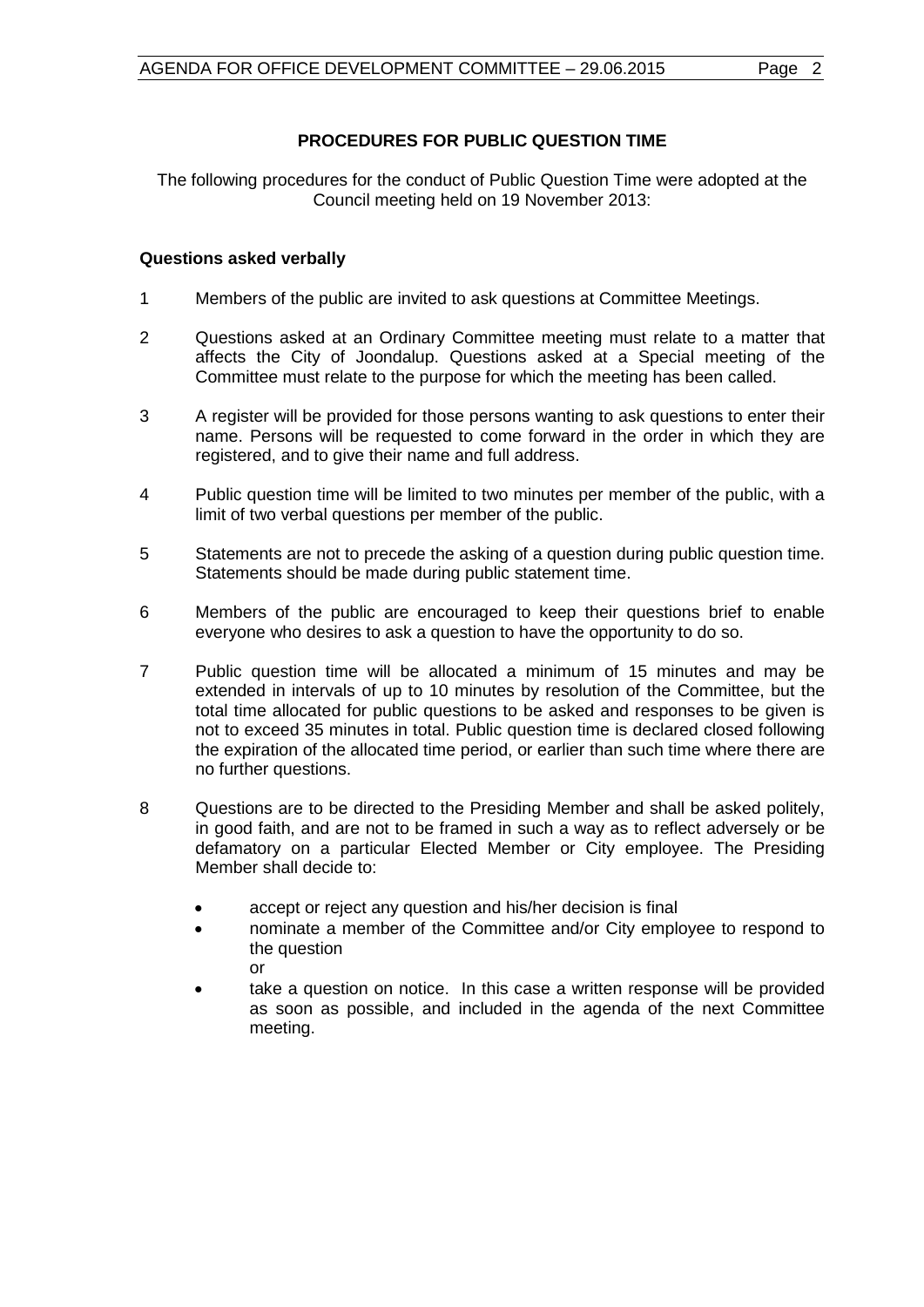- 9 Where an Elected Member is of the opinion that a member of the public is:
	- asking a question at a Committee meeting, that does not relate to a matter affecting the City or
	- making a statement during public question time,

they may bring it to the attention of the Presiding Member who will make a ruling.

- 10 Questions and any response will be summarised and included in the minutes of the Committee meeting.
- 11 It is not intended that question time should be used as a means to obtain information that would not be made available if it was sought from the City's records under Section 5.94 of the *Local Government Act 1995* or the *Freedom of Information Act 1992* (FOI Act 1992). Where the response to a question(s) would require a substantial commitment of the City's resources, the Chief Executive Officer (CEO) will determine that it is an unreasonable impost upon the City and refuse to provide it. The CEO will advise the member of the public that the information may be sought in accordance with the FOI Act 1992.

#### **Questions in Writing – (Residents and/or ratepayers of the City of Joondalup only)**

- 1 Only City of Joondalup residents and/or ratepayers may submit questions to the City in writing.
- 2 Questions asked at an Ordinary Committee meeting must relate to a matter that affects the City of Joondalup. Questions asked at a Special meeting of the Committee must relate to the purpose for which the meeting has been called.
- 3 The City will accept a maximum of five written questions per City of Joondalup resident/ratepayer. To ensure equality and consistency, each part of a multi-part question will be treated as a question in its own right.
- 4 Questions lodged by 9.00am on the day immediately prior to the scheduled Committee meeting will be responded to, where possible, at the Committee meeting. These questions, and their responses, will be distributed to Elected Members and made available to the public in written form at the meeting.
- 5 The Presiding Member shall decide to accept or reject any written question and his/her decision is final. Where there is any concern about a question being offensive, defamatory or the like, the Presiding Member will make a determination in relation to the question. Questions determined as offensive, defamatory or the like will not be published. Where the Presiding Member rules questions to be out of order, an announcement to this effect will be made at the meeting, including the reason(s) for the decision.
- 6 The Presiding Member may rule questions out of order where they are substantially the same as questions previously submitted and responded to.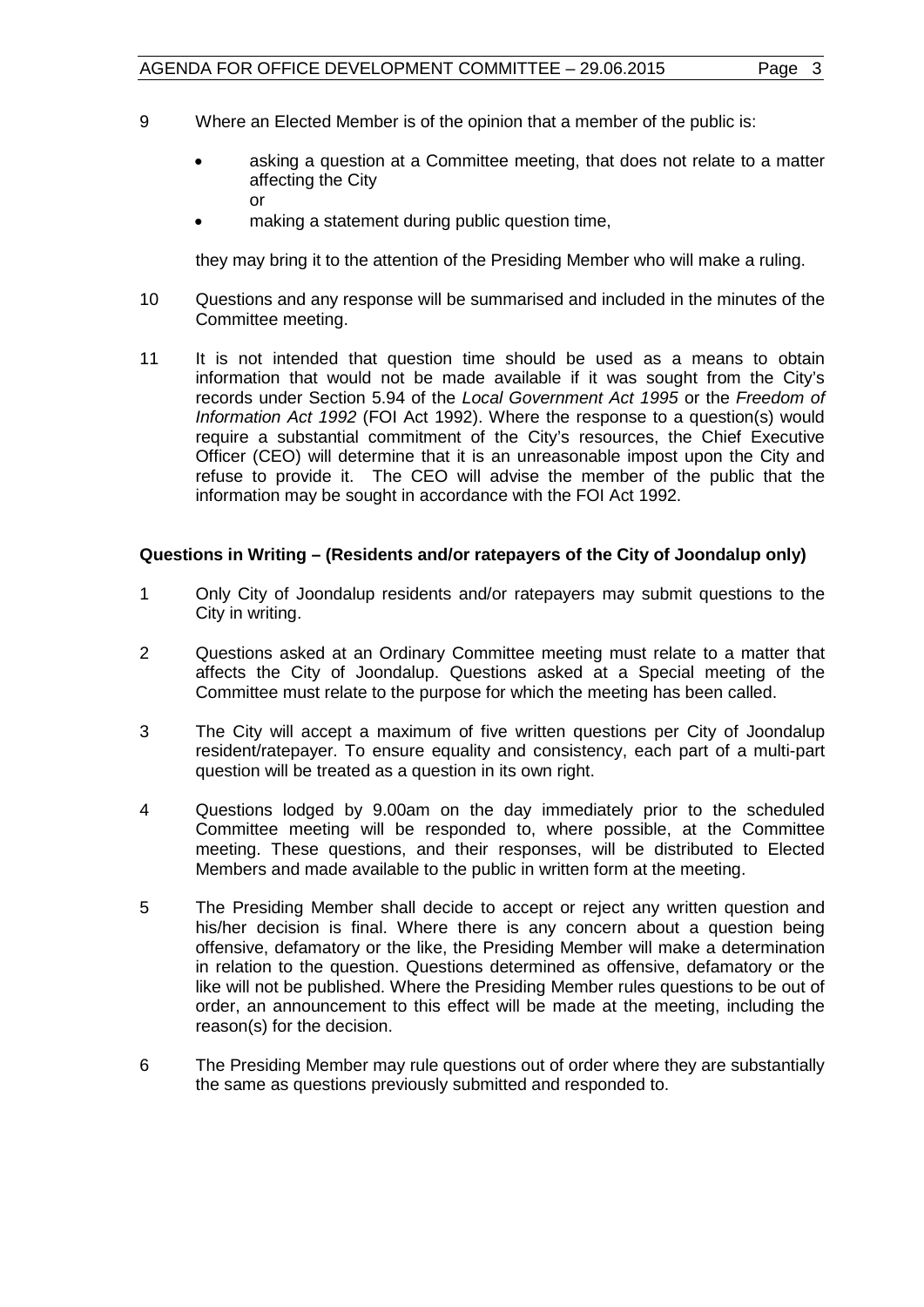- 7 Written questions unable to be responded to at a Committee meeting will be taken on notice. In this case, a written response will be provided as soon as possible and included on the agenda of the next Committee meeting.
- 8 A person who submits written questions may also ask questions at a Committee meeting and questions asked verbally may be different to those submitted in writing.
- 9 Questions and any response will be summarised and included in the minutes of the Committee meeting.
- 10 It is not intended that question time should be used as a means to obtain information that would not be made available if it was sought from the City's records under Section 5.94 of the *Local Government Act 1995* or the *Freedom of Information Act 1992* (FOI Act 1992). Where the response to a question(s) would require a substantial commitment of the City's resources, the Chief Executive Officer (CEO) will determine that it is an unreasonable impost upon the City and may refuse to provide it. The CEO will advise the member of the public that the information may be sought in accordance with the FOI Act 1992.

#### **DISCLAIMER**

Responses to questions not submitted in writing are provided in good faith and as such, should not be relied upon as being either complete or comprehensive.

#### **PROCEDURES FOR PUBLIC STATEMENT TIME**

The following procedures for the conduct of Public Statement Time were adopted at the Council meeting held on 19 November 2013:

- 1 Members of the public are invited to make statements, either verbally or in writing, at Committee meetings.
- 2 Statements made at an Ordinary Committee meeting must relate to a matter that affects the City of Joondalup. Statements made at a Special meeting of the Committee must relate to the purpose for which the meeting has been called.
- 3 A register will be provided for those persons wanting to make a statement to enter their name. Persons will be requested to come forward in the order in which they are registered, and to give their name and full address.
- 4 Public statement time will be limited to two minutes per member of the public.
- 5 Members of the public are encouraged to keep their statements brief to enable everyone who desires to make a statement to have the opportunity to do so.
- 6 Public statement time will be allocated a maximum time of 15 minutes. Public statement time is declared closed following the 15 minute allocated time period, or earlier than such time where there are no further statements.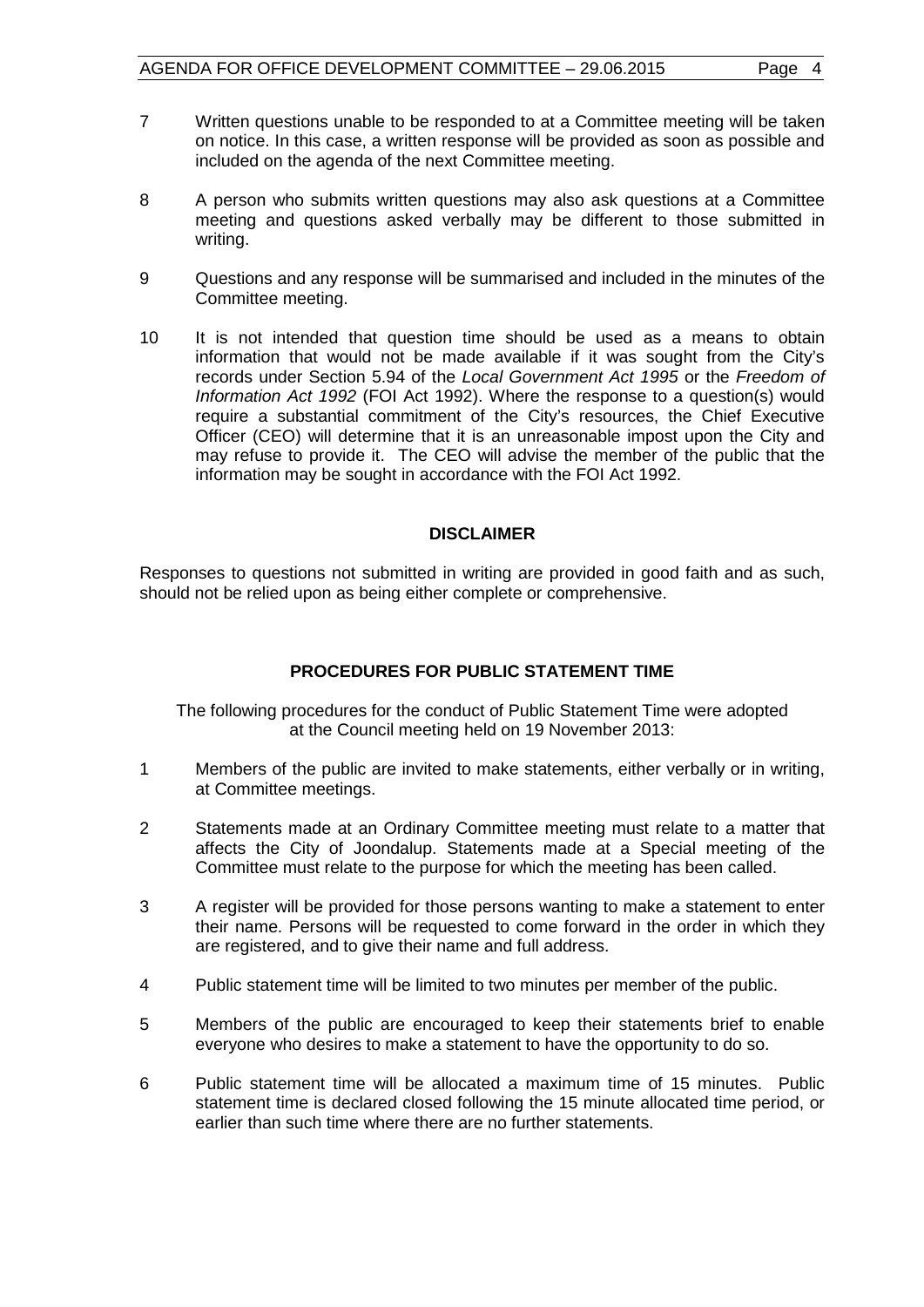- 7 Statements are to be directed to the Presiding Member and are to be made politely in good faith and are not to be framed in such a way as to reflect adversely or be defamatory on a particular Elected Member or City employee.
- 8 Where an Elected Member is of the opinion that a member of the public is making a statement at a Committee meeting, that does not relate to a matter affecting the City, they may bring it to the attention of the Presiding Member who will make a ruling.
- 9 A member of the public attending a Committee meeting may present a written statement rather than making the statement verbally if he or she so wishes.
- 10 Statements will be summarised and included in the minutes of the Committee meeting.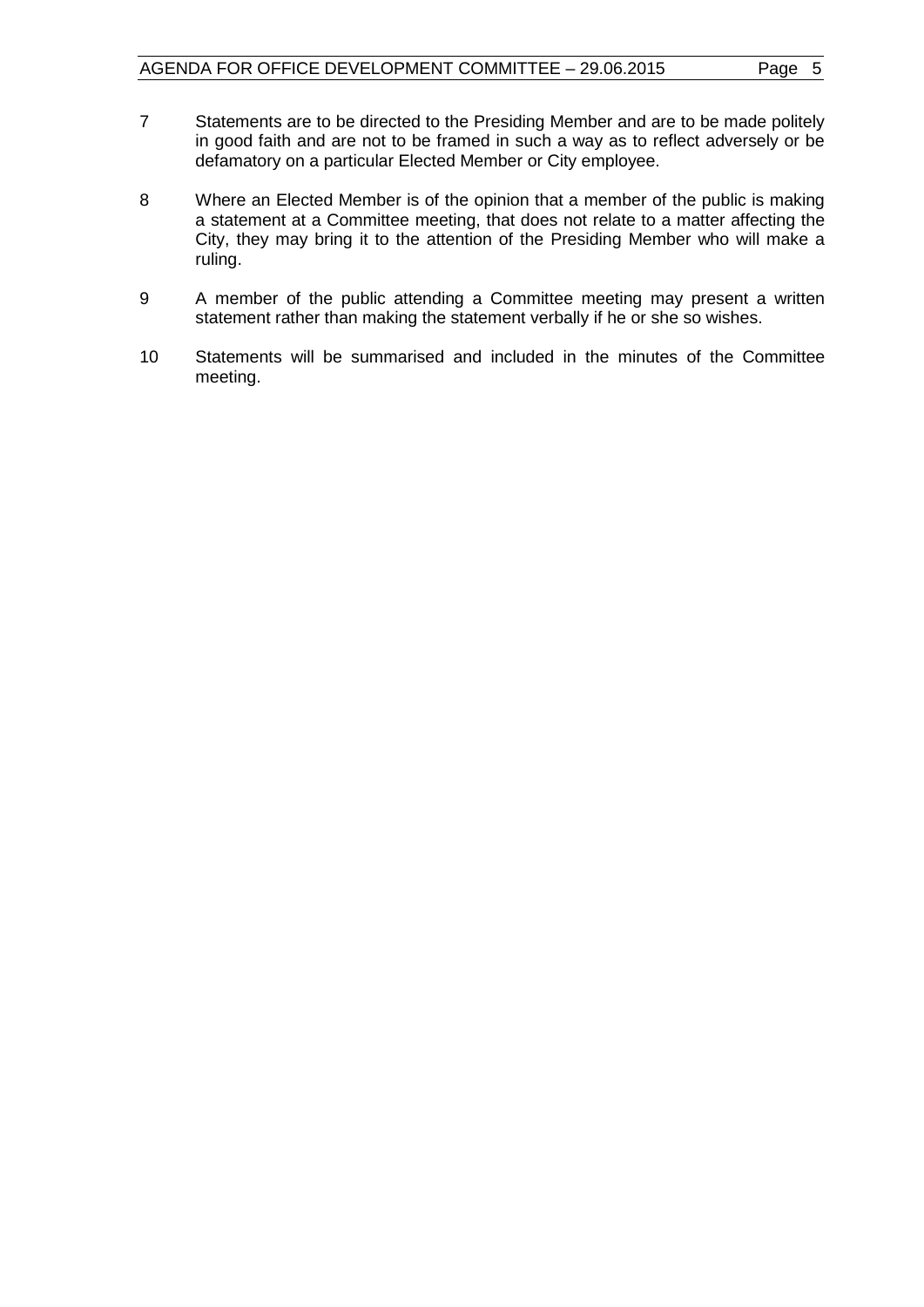#### **TABLE OF CONTENTS**

| Item No.       | <b>Title</b>                                                                           | Page No. |  |  |
|----------------|----------------------------------------------------------------------------------------|----------|--|--|
|                | <b>Declaration of Opening</b>                                                          | 8        |  |  |
|                | <b>Declarations of Interest</b>                                                        | 8        |  |  |
|                | <b>Public Question Time</b>                                                            | 8        |  |  |
|                | <b>Public Statement Time</b>                                                           |          |  |  |
|                | Apologies/Leave of absence                                                             | 8        |  |  |
|                | <b>Confirmation of Minutes</b>                                                         | 9        |  |  |
|                | Member without<br>by the<br>Presiding<br><b>Announcements</b><br>discussion            | 9        |  |  |
|                | Identification of matters for which the meeting may be<br>closed to the public         | 9        |  |  |
|                | <b>Petitions and deputations</b>                                                       | 9        |  |  |
|                | <b>Reports</b>                                                                         | 10       |  |  |
| 1              | Confidential - Joondalup City Centre Development - Project<br>Status Report - [103036] | 10       |  |  |
| $\overline{2}$ | Confidential - Joondalup City Centre Development - Masterplan<br>$-[103036]$           | 11       |  |  |
|                | <b>Urgent Business</b>                                                                 | 12       |  |  |
|                | Motions of which previous notice has been given                                        | 12       |  |  |
|                | <b>Requests for Reports for future consideration</b>                                   | 12       |  |  |
|                | <b>Closure</b>                                                                         | 12       |  |  |

#### **Note:**

Clause 15.10 of the City's *Meeting Procedures Local Law 2013* states:

*This local law applies generally to committee meetings except for clause 7.1 in respect of members seating and clause 7.8 in respect of limitation on members speaking.*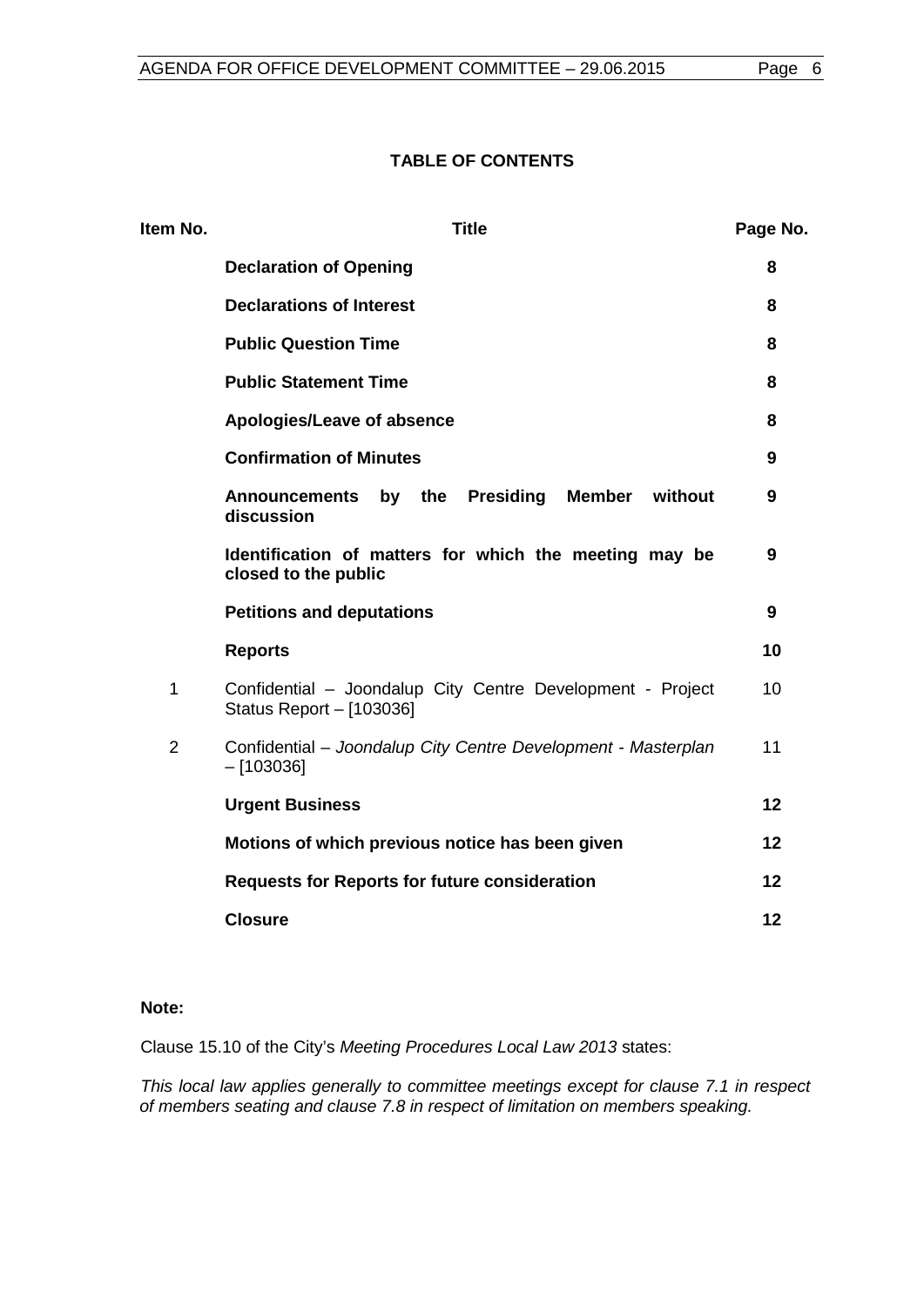# **CITY OF JOONDALUP**

Notice is hereby given that a meeting of the **Office Development Committee** will be held in Conference Room 1, Joondalup Civic Centre, Boas Avenue, Joondalup on **Monday 29 June 2015** commencing at **5.00pm.**

GARRY HUNT **Chief Executive Officer Joseph According to the Chief Executive Officer Joseph According to the Chief According to the Chief According to the Chief According to the Chief According to the Chief According to the Chief Acco** 26 June 2015 Western Australia

# **AGENDA**

#### **Committee Members (6)**

#### **Committee Members**

Mayor Troy Pickard *Presiding Member* Cr Liam Gobbert Cr Kerry Hollywood<br>Cr Tom McLean, JP **Deputy Presiding Member** Mr Garry Hunt Chief Executive Officer Ms Dale Page **Director Planning and Community Development** 

#### **Quorum for Meetings (3):**

The quorum for a meeting is to be at least 50% of the number of offices (whether vacant or not) of members of the committee.

#### **Simple Majority:**

A simple majority is to be more than 50% of those members present at the meeting.

#### **Absolute Majority (4):**

An absolute majority vote is to be more than 50% of the number of offices (whether vacant or not) of the committee.

#### **Casting Vote:**

In the event that the vote on a motion is tied, the presiding person must cast a second vote.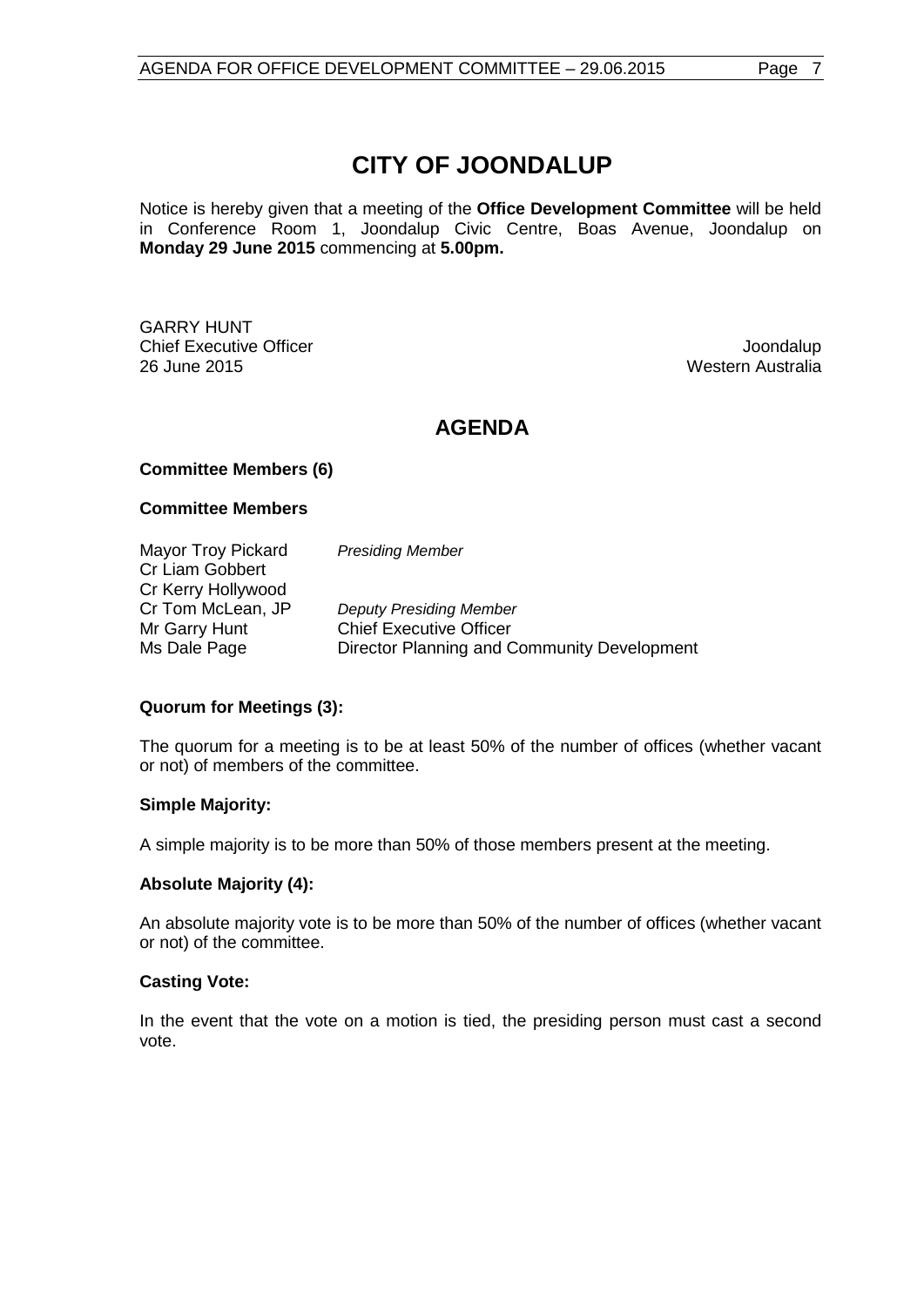*To provide advice and make recommendations to Council on:*

- *the preferred location for the development of the Joondalup City Centre Commercial Office Development*
- *the architectural design elements to be incorporated into the Joondalup City Centre Commercial Office Development*
- *the core components to be included in the Joondalup City Centre Office Development*
- *the development models and financial structures to progress the Joondalup City Centre Commercial Office Development, including expressions of interest*
- *the options for the ongoing management and utilisation of the Joondalup City Centre Commercial Office Development.*

#### *Delegated Authority*

*The Office Development Committee has delegated authority to make appropriate decisions on behalf of Council that are aligned with the Committee's Terms of Reference and in accordance with the constraints of the Local Government Act 199*5.

#### <span id="page-7-0"></span>**DECLARATION OF OPENING**

<span id="page-7-1"></span>**DECLARATIONS OF INTEREST**

#### <span id="page-7-2"></span>**PUBLIC QUESTION TIME**

#### <span id="page-7-3"></span>**PUBLIC STATEMENT TIME**

#### <span id="page-7-4"></span>**APOLOGIES/LEAVE OF ABSENCE**

#### **Leave of Absence previously approved**

| Cr Sam Thomas         | 4 July to 8 July 2015 inclusive;    |
|-----------------------|-------------------------------------|
| Cr Geoff Amphlett, JP | 15 July to 20 July 2015 inclusive;  |
| Cr Liam Gobbert       | 24 July to 29 July 2015 inclusive;  |
| Cr Mike Norman        | 22 July to 9 August 2015 inclusive. |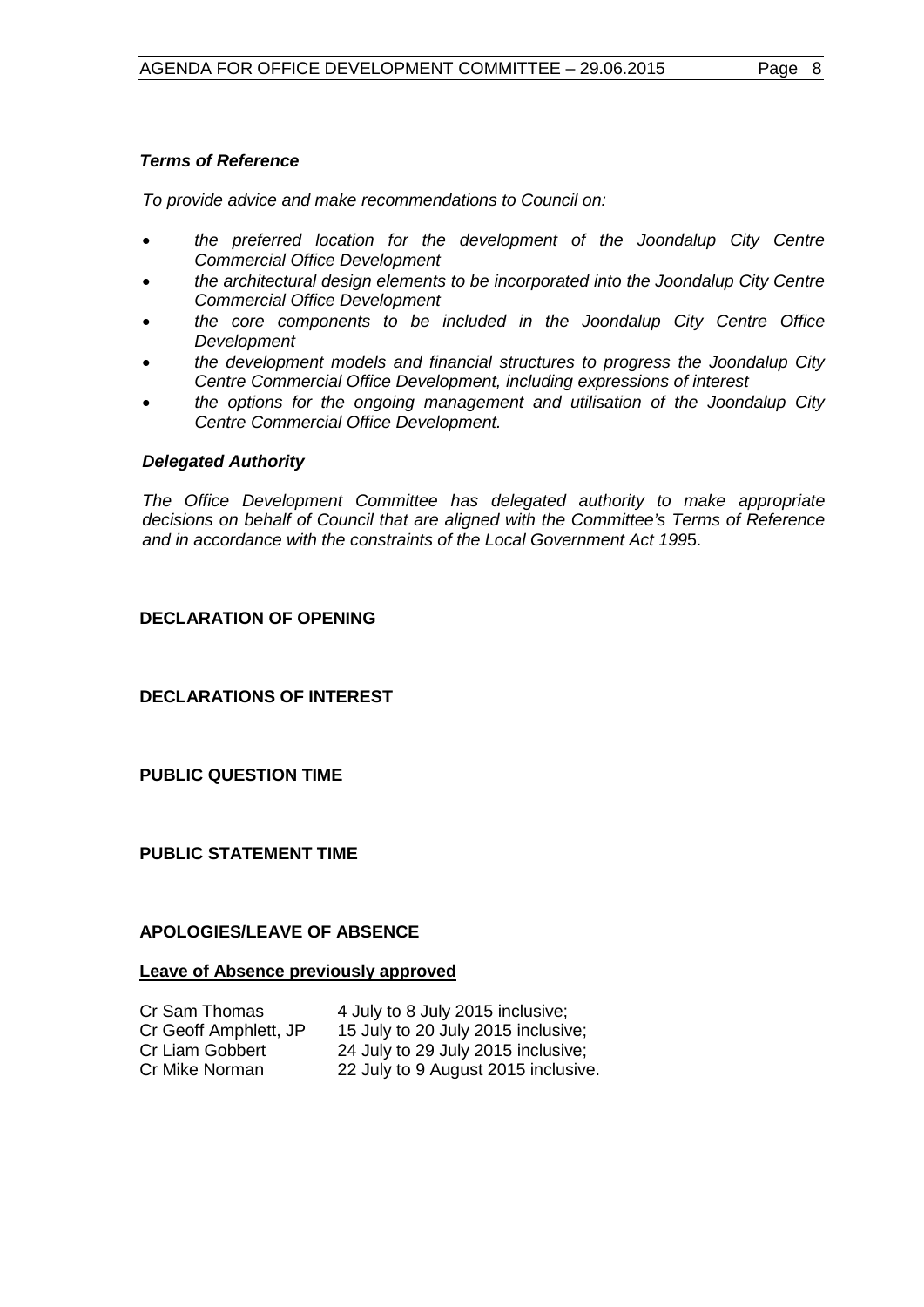#### <span id="page-8-0"></span>**CONFIRMATION OF MINUTES**

MINUTES OF THE OFFICE DEVELOPMENT COMMITTEE MEETING HELD ON 1 SUNCE 2014 AND AND SPECIAL MEETINGS HELD ON 1 SEPTEMBER 2014 AND 17 NOVEMBER AND 24 NOVEMBER 2014

#### **RECOMMENDATION**

**That the minutes of the following meetings of the Office Development Committee be confirmed as a true and correct record:**

- **1 Ordinary meeting held on 19 June 2014;**
- **2 Special meeting held on 1 September 2014;**
- **3 Special meeting held on 17 November and 24 November 2014 (Resumption).**

#### <span id="page-8-1"></span>**ANNOUNCEMENTS BY THE PRESIDING MEMBER WITHOUT DISCUSSION**

#### <span id="page-8-2"></span>**IDENTIFICATION OF MATTERS FOR WHICH THE MEETING MAY BE CLOSED TO THE PUBLIC**

- Item 1 Confidential Joondalup City Centre Development Project Status Report
- Item 2 Confidential *Joondalup City Centre Development - Masterplan*

#### <span id="page-8-3"></span>**PETITIONS AND DEPUTATIONS**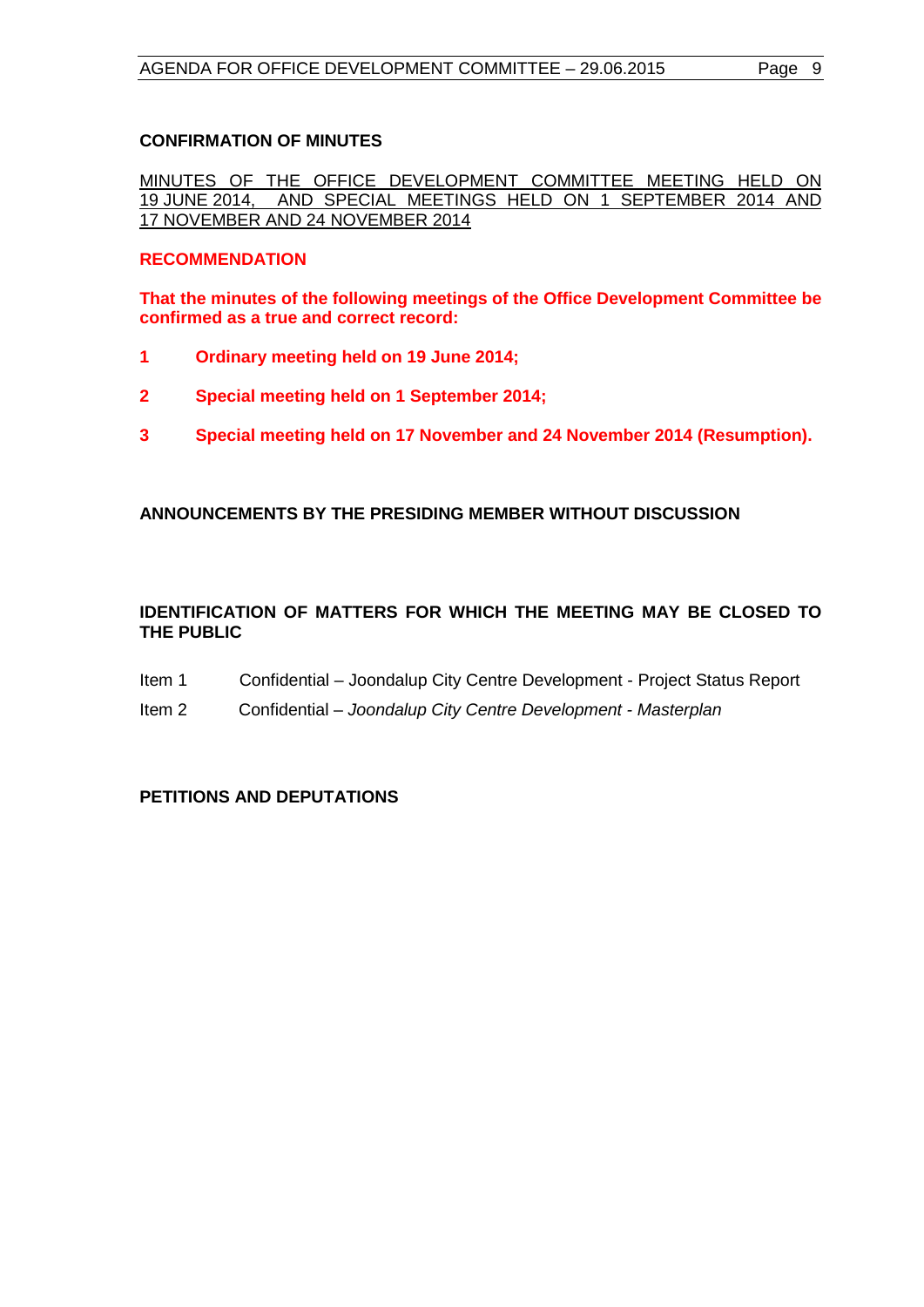#### <span id="page-9-0"></span>**REPORTS**

## <span id="page-9-1"></span>**ITEM 1 CONFIDENTIAL - JOONDALUP CITY CENTRE DEVELOPMENT: PROJECT STATUS REPORT**

| <b>WARD</b>                           | <b>North</b>                                                                                                                                           |                                                                                     |
|---------------------------------------|--------------------------------------------------------------------------------------------------------------------------------------------------------|-------------------------------------------------------------------------------------|
| <b>RESPONSIBLE</b><br><b>DIRECTOR</b> | Mr Garry Hunt<br>Office of the CEO                                                                                                                     |                                                                                     |
| <b>FILE NUMBER</b>                    | 103036, 101515                                                                                                                                         |                                                                                     |
| <b>ATTACHMENTS</b>                    | Nil.                                                                                                                                                   |                                                                                     |
|                                       | (Please Note:                                                                                                                                          | This Report is confidential and will<br>appear in the official Minute Book<br>only) |
| <b>AUTHORITY / DISCRETION</b>         | Information - includes items provided to Council for<br>information purposes only that do not require a decision<br>of Council (that is for 'noting'). |                                                                                     |

This Report is confidential in accordance with section 5.23(2)(c) of the *Local Government Act 1995*, which also permits the meeting to be closed to the public for business relating to the following:

*a contract entered into, or which may be entered into, by the local government and which relates to a matter to be discussed at the meeting.*

A full report is provided to Elected Members under separate cover. The report is not for publication.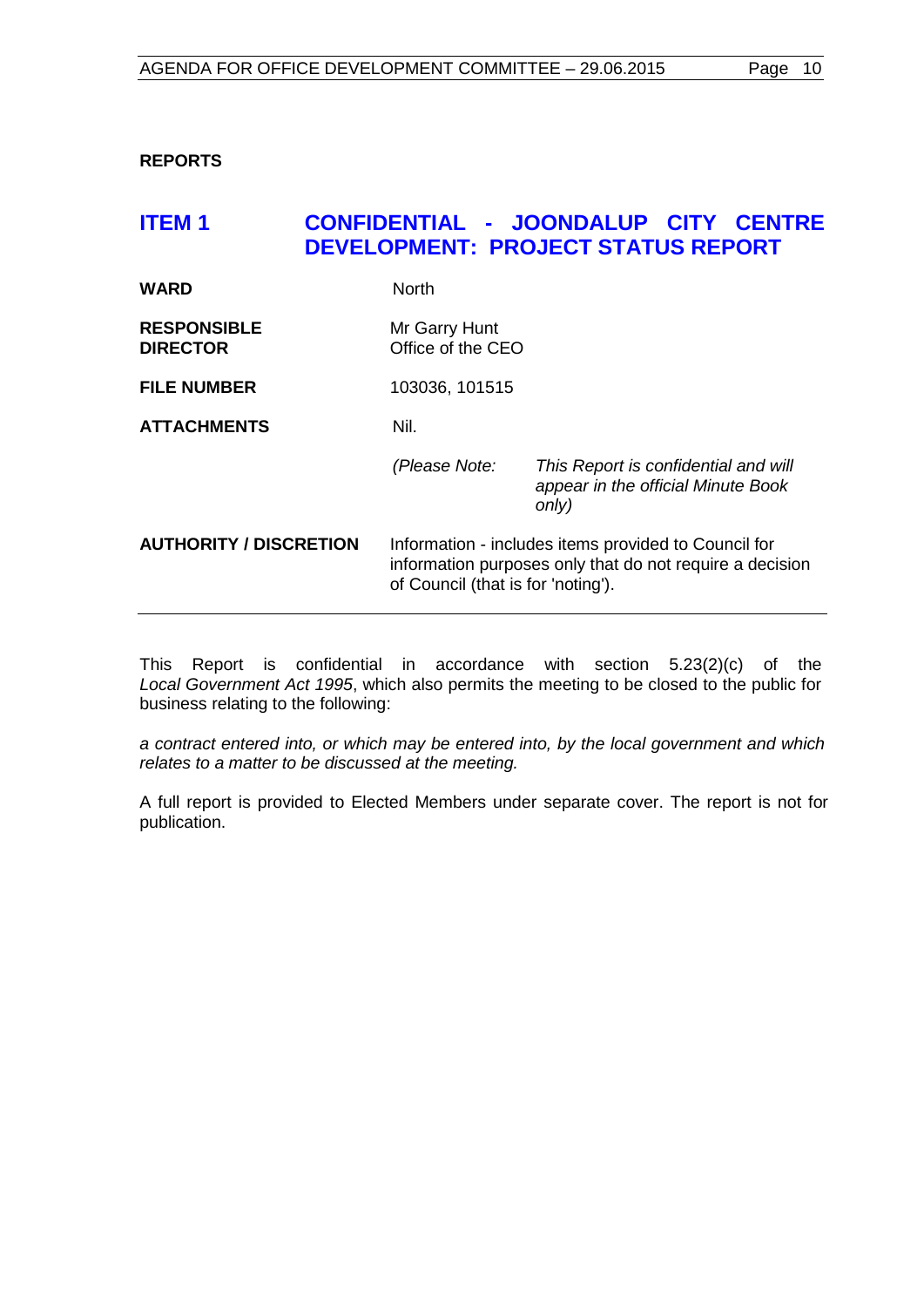# <span id="page-10-0"></span>**ITEM 2 CONFIDENTIAL - JOONDALUP CITY CENTRE DEVELOPMENT - MASTERPLAN**

| <b>WARD</b>                           | <b>North</b>                                                                                                                                           |                                                                                    |  |
|---------------------------------------|--------------------------------------------------------------------------------------------------------------------------------------------------------|------------------------------------------------------------------------------------|--|
| <b>RESPONSIBLE</b><br><b>DIRECTOR</b> | Mr Garry Hunt<br>Office of the CEO                                                                                                                     |                                                                                    |  |
| <b>FILE NUMBER</b>                    | 103036, 101515                                                                                                                                         |                                                                                    |  |
| <b>ATTACHMENTS</b>                    | Attachment 1<br>Attachment 2                                                                                                                           | Joondalup Civic Precinct Site Plan<br>Joondalup Civic Precinct planning<br>history |  |
| <b>AUTHORITY / DISCRETION</b>         | Information - includes items provided to Council for<br>information purposes only that do not require a decision<br>of Council (that is for 'noting'). |                                                                                    |  |

This Report is confidential in accordance with section 5.23(2)(c) of the *Local Government Act 1995*, which also permits the meeting to be closed to the public for business relating to the following:

*a contract entered into, or which may be entered into, by the local government and which relates to a matter to be discussed at the meeting.*

A full report is provided to Elected Members under separate cover. The report is not for publication.